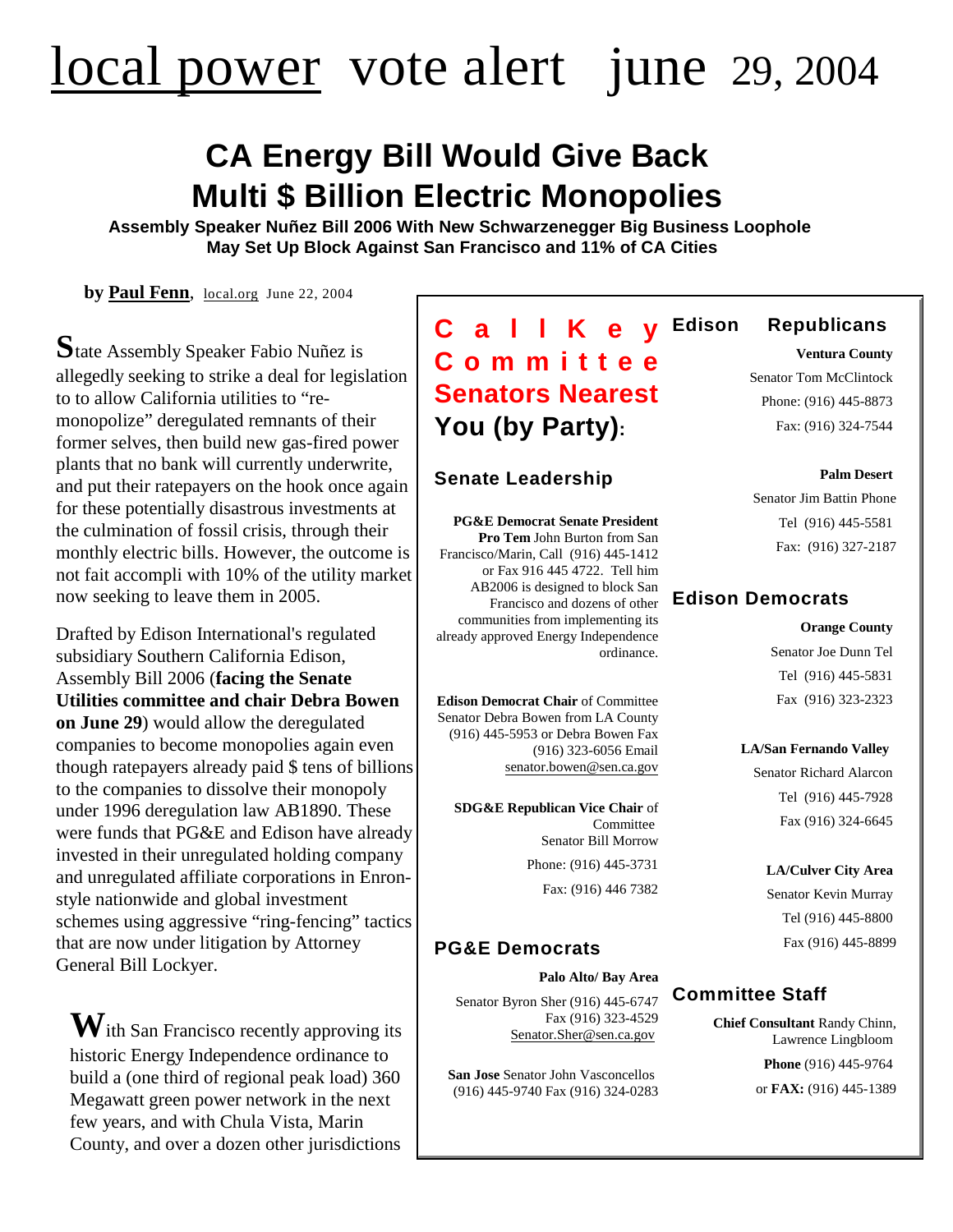and 11% of the investor-owned utility market following close behind, the 40% Renewable Portfolio Standard goal adopted by communities of roughly three million residents will usher in a second era of green power leadership in California.

In 2000, the state of California had assumed the Obligation to Serve from Edison, PG&E and SDG&E - the historic supra-legal obligation energy corporations assumed in return for the privilege of their monopoly. The "regulatory compact" behind state regulation of monopolies had been invented by the U.S. power industry in response to a nationwide Public Power movement in the decades after the Great Stock Market Crash of 1929 - attributed to the Depression and World War II.

The 2004 move to re-monopolize is a new revisionism among California's "regulated" quasimonopolies. After receiving \$ multi-billion bailouts approaching their net value from their ratepayers to the bonds on the 5% rate cap promised by the utilities, and after then bailing the utilities out of their bankruptcies - now they hold out their hand for their monopoly back - with special concessions for Big Business.

AB2006 in effect would statutorily assert the monopoly that was sold by the utilities to their ratepayers in 1996 in order to give them "Choice." assumption of the Obligation to Serve from the Utilities followed by statewide ratepayer bailouts of their utilities in an endless litany of "customer surcharges."

industry's manipulation. This had all commenced the <sup>of</sup> the New England Electric System in Massachusetts. It The money received by these deregulated utilities has been lost to California as a result of their use of the funds. Most recently bailed out of bankruptcy by its (technically no longer captive) customers, is PG&E. In the years after deregulation PG&E over-collected \$8 billion in extra bailout charges from its customers, created a new holding company, PG&E Corp., and transferred \$5.3 billion from California customers to a new unregulated PG&E affiliate, the Bethesda, MD-based National Energy Group. Using PG&E money transferred to them through unregulated PGE Corp., this unregulated affiliate undertook the largest utility acquisition in U.S. history, purchasing all the power plants went on to purchase 30 power plants in 10 states., a profitable \$1 billion/year company - yet also went bankrupt two years later. With billions disappearing and National Energy Group and PG&E bankrupt - yet its holding company PGE Corp somehow not, one must ask where the money went. Did it all just disappear?

stop being monopolies, after making ratepayers repay.<sup>Now</sup> Edison International's regulated Edison, bailed out by its customers under Davis, or PG&E under Schwarzenegger (with a book value of \$21 billion it has received \$18 billion already) with Sempra, hold out their hands for a restoration of their former monopoly. Considering that the estimated loss caused by AB1890, which the utilities virtually wrote, is nearly \$100 billion, the historic single greatest loss of wealth in California's entire history, the gesture could be called reckless..

After a market designed by Edison and PG&E failed and 95% of all customers in California were dropped utilities 117% of their "stranded costs" - a broad Under AB1890 the ratepayers were forced to pay the construction of compensation for their non-competitive

as unprofitable-to-serve, California spot markets were overwhelmed, like fish in a barrel, and prone to market manipulation - as then-TURN economist

in that fateful autumn of 1996 followed, with the promised rate caps becoming new "stranded costs" that the utilities ultimately recollected from their customers in the state's bonds to pay for its

Link to local.org/AB2006.pdf [link to local power's bill analysis](http://www.local.org/ab2006.pdf)

assets - particularly their nuclear power plants, which they are now seeking to retool at \$900 million apiece - just ten years before they are up for decommissioning. What better way to make the state

Eugene P. Coyle predicted in the *Wall Street Journal* a player than to invest it in San Onofre and Diablo Canyon nukes before the federal relicencing applications are heard?